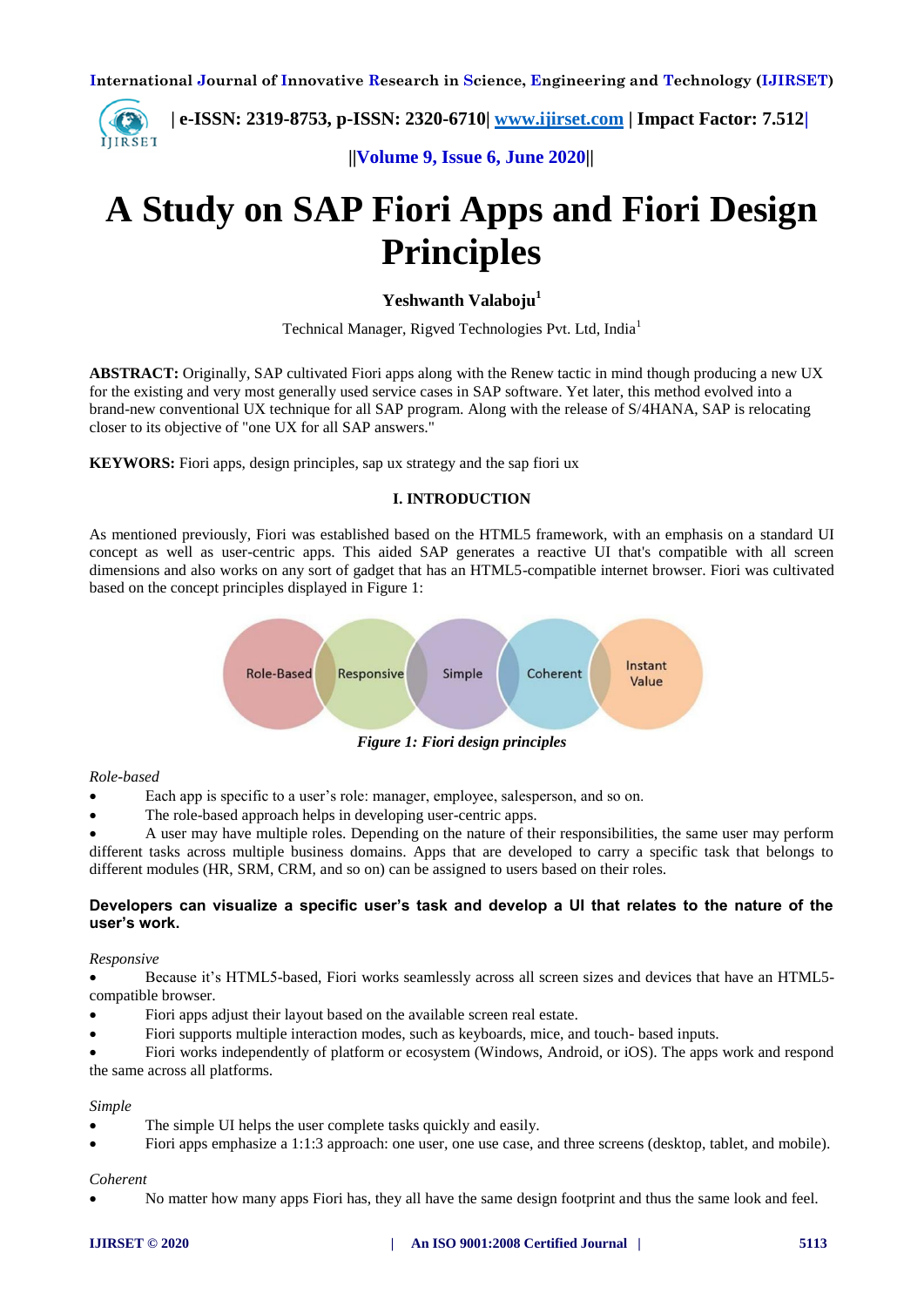

 **| e-ISSN: 2319-8753, p-ISSN: 2320-6710| [www.ijirset.com](http://www.ijirset.com/) | Impact Factor: 7.512|**

# **||Volume 9, Issue 6, June 2020||**

 This helps users become familiar with Fiori apps. After using one Fiori app, users feel comfortable with other Fiori apps, because every app speaks the same design language.

#### *Instant value*

 The time required to train users in the new UI is minimal for Fiori. The UI is simple and follows the same design pattern across apps, which makes it easier for users to adopt the new UI quickly. Hence the cost of training users is also minimized.

#### **II. SAP UX STRATEGY AND THE SAP FIORI UX**

The new UX for SAP streamlines the old GUI and also makes it appropriate along with any type of tool of any type of screen size that sustains HTML5, including cell phones. This modification was a large measure for SAP-- it adopted an entirely brand-new innovation as well as the strategy for its User Interface.

#### **SAP UX Strategy**

Enterprise resource planning software program was created to supply increased capability. Although ERP answers possess effective components, final user occasionally finds the UI complicated as well as also daunting. Many of the amounts of time, consumers do not use ERP software program based on its components and also its capability to deal with challenging duties; they give priority to User Interface convenience of use as well as the capability to finish their required jobs with the minimum volume of attempt.

As an example, look at Facebook. A customer may locate it user-friendly the Facebook website when they have access to a desktop or even laptop. However, when the customer is on the move, accessing the same entirely featured web site via a mobile device can be sophisticated as well as annoying. Utilizing the Facebook mobile phone application provides the individual with a simpler UI and also much easier design to improve their status, examination notices, find what their close friends fall to, and so forth. The most highly effective as well as advanced UI is not regularly the most effective explanation for supplying customers with a really good UX. For this reason, SAP placed its consumers first and also established an instinctive, steady, straightforward UX. It conserves consumers time as well as enhances their performance. The UX provides perks like these:

Fewer consumer errors

Reduced user training prices

Greater complete satisfaction rates

To obtain the objective of providing this enriched UX, SAP has 3 major regions of emphasis:

New: It's all about giving consumer-grade user knowledge for new applications.

Revive SAP supplies a better UX for its existing applications. As a beginner, SAP-based the Fiori apps on several of one of the most often used SAP applications.

Allow: SAP assists its companions, as well as consumers, enhance the UX of other existing SAP software program.

With SAP Fiori, apps are developed from a user's standpoint: the apps are user-centric. These apps are simple, pertinent to a certain user job, and also made to accomplish details jobs as well as tasks. Fiori apps crack the major, standard SAP purchases into various small, user-friendly apps that help make additional feeling to individual users (view Figure 2).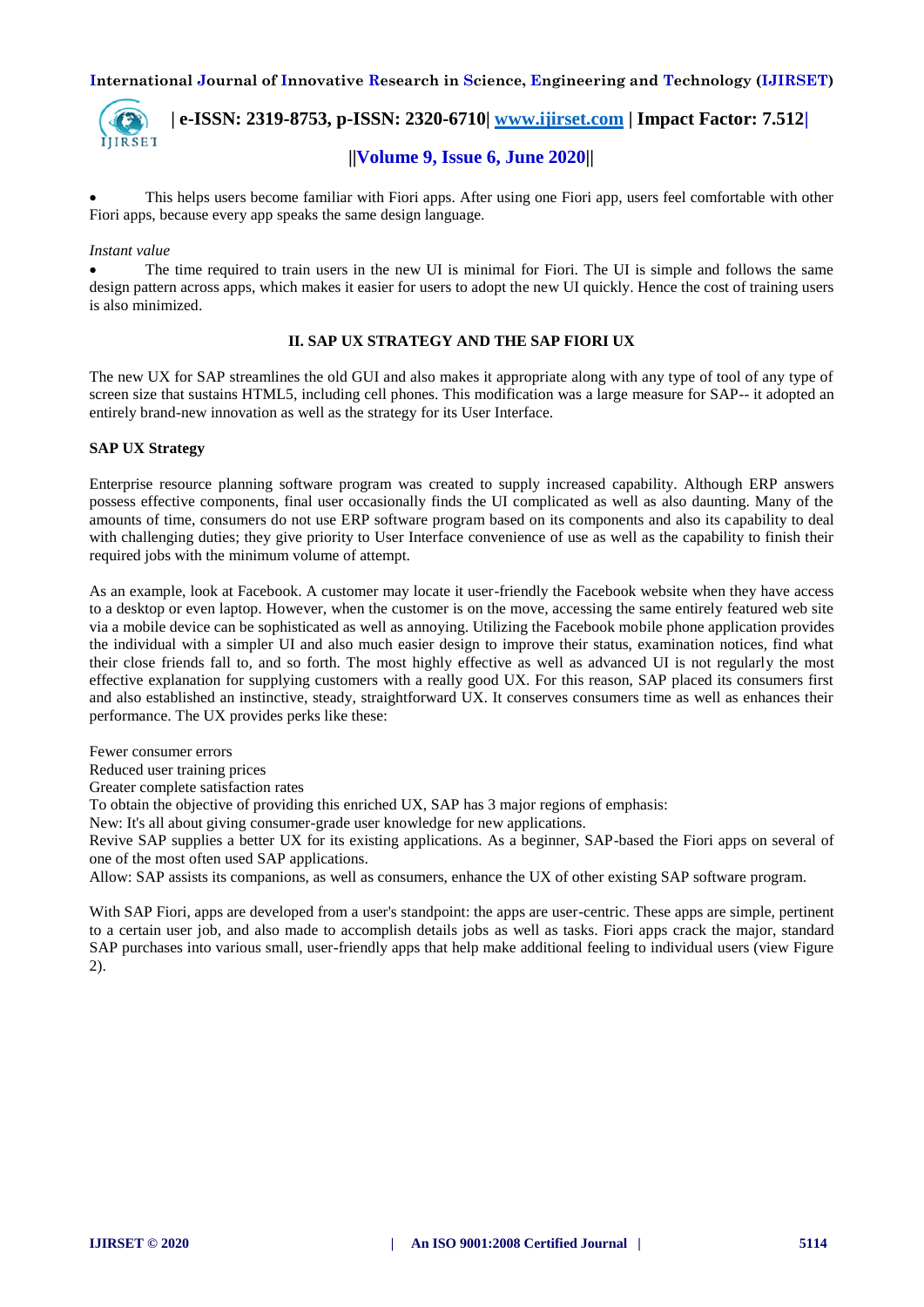**| e-ISSN: 2319-8753, p-ISSN: 2320-6710| [www.ijirset.com](http://www.ijirset.com/) | Impact Factor: 7.512|** IJIRSET  **||Volume 9, Issue 6, June 2020||** 

*Figure 2: Standard transaction converted into smaller, simple, role-based, user-centric Fiori apps*

Along with possessing apps for details duties, along with Fiori, the consumer has accessibility to a line of apps based upon the duties that specific user takes care of. For instance, suppose an individual is handling several tasks in a company: the user is a staff member but also permits finance-related tasks as a manager. As a supervisor, the consumer needs accessibility to particular approval-related apps; and also as a staff member, the customer requires to ask for vacation, improve timesheets, provide claims for travel costs, and so on. Fiori gives the end customer a single point of entry to gain access to all apps applicable to their roles: the Fiori launchpad. When individuals visit the Fiori launchpad, they view all the apps that have been licensed for them, based upon their tasks (see Figure 3).



*Figure 3: Sample Fiori launchpad running on a tablet*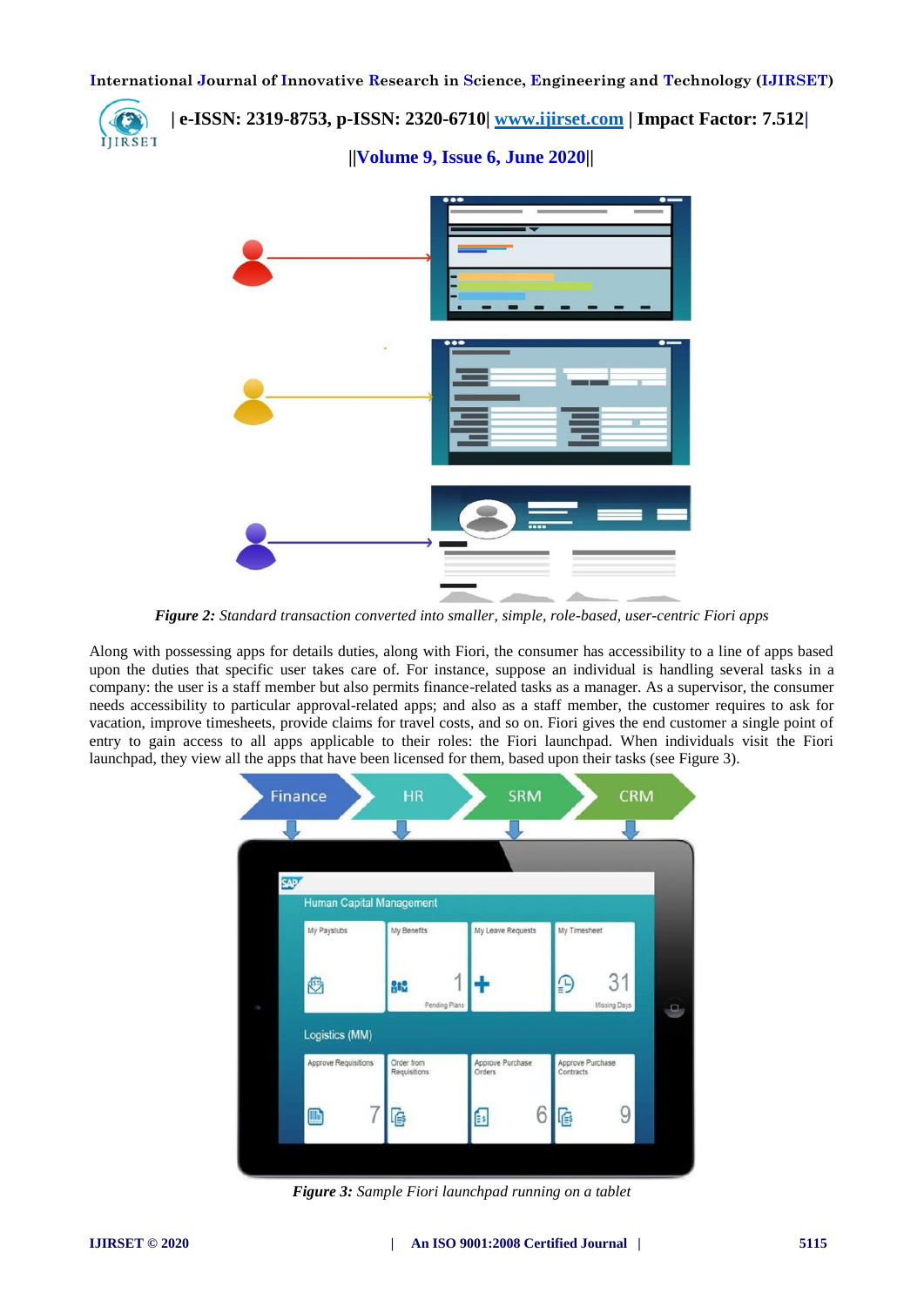

 **| e-ISSN: 2319-8753, p-ISSN: 2320-6710| [www.ijirset.com](http://www.ijirset.com/) | Impact Factor: 7.512| ||Volume 9, Issue 6, June 2020||** 

# **III. SAP FIORI APPS**

SAP Fiori apps are divided into three categories. They are distinguished on the basis of their function and infrastructure requirement.

- Transactional Apps
- Fact sheets
- Analytical Apps

### **Transactional Apps**

The most important features of Transactional Apps are:

The first release of SAP Fiori included 25 transactional apps.

 Transactional apps in SAP Fiori are used to perform transactional tasks like a manager-employee transactions such as leave request, travel requests, etc.

 Transactional Apps run best on SAP HANA database but can be deployed with any database with acceptable performance. These apps allow a user to run simple SAP transactions on the mobile devices as well as desktop or laptops.

**Example**: Leave Request, Travel Request, Purchase Order.

#### **Fact sheets**

The important features of a Fact sheet are given below.

 Fact sheets are used to drill the key information and contextual information in business operations. In SAP Fiori tiles, you can drill down to further details.

It also allows you to navigate one-fact sheet to all its related fact sheets.

 Fact sheets also allow you to navigate to **Transactional apps** to run SAP transactions. A few Fact sheets also provide an integration option of geographical maps.

 You can call Fact sheets from Fiori Launchpad search results, from other fact sheets or from Transactional or Analytical apps.

 Fact sheets only run on SAP HANA database and also require an ABAP stack and they cannot be ported to SAP HANA Live tier-2 architecture.

**Example:** There is a fact sheet app with the center objects having details about vendor contract. You can drill down to further details like vendor details, contract terms, item details, etc.

#### **Analytical Apps**

Analytical apps are used to provide role-based real time information about the business operations. Analytical apps integrate the power of SAP HANA with SAP business suite. It provides real time information from large volume of data in front-end web browser.

Using Analytical apps, you can closely monitor Key Performance indicators KPIs. You can perform complex aggregations and calculations of your business operations and react immediately as per the changes in the market condition.

SAP Fiori Analytical apps run on SAP HANA database and use Virtual data models.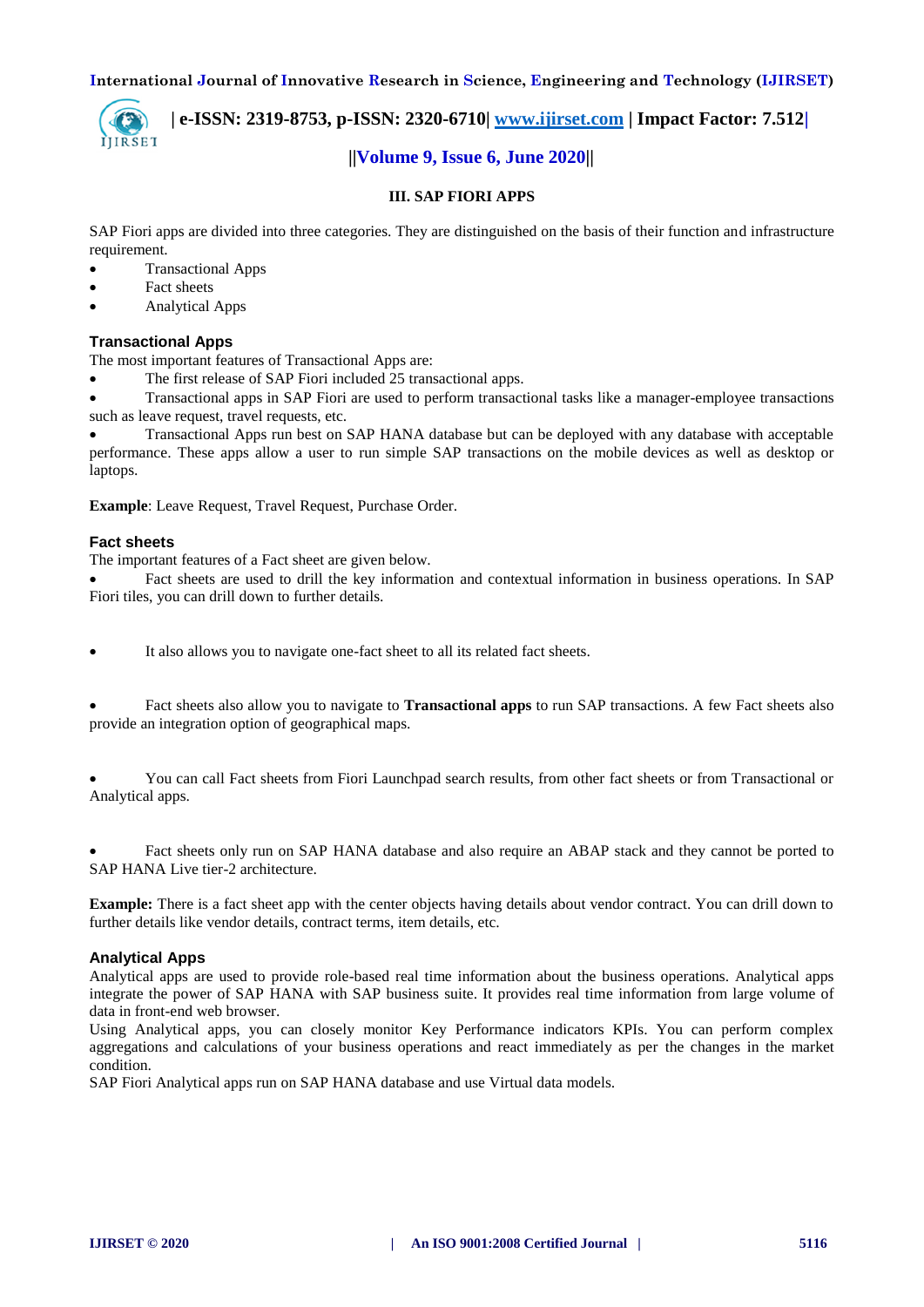

 **||Volume 9, Issue 6, June 2020||** 

# **Examples**

| $\mathbf{f}$<br><b>Controller</b> | <b>Activity Type</b>                                    | <b>Statistical</b><br><b>Key Figure</b>                 | <b>Controlling</b><br><b>Document</b>              | <b>Cost Center</b>    | <b>Cost Center</b><br><b>Group</b> | <b>Cost Element</b>            |
|-----------------------------------|---------------------------------------------------------|---------------------------------------------------------|----------------------------------------------------|-----------------------|------------------------------------|--------------------------------|
|                                   | <b>Cost Element</b><br><b>Group</b>                     | <b>Customer</b><br><b>Accounting</b><br><b>Document</b> | <b>Profit Center</b>                               | <b>Internal Order</b> |                                    |                                |
| G/L Accountant Fet                | <b>Fixed Asset</b>                                      | <b>G/L Account</b>                                      | <b>G/L</b><br><b>Accounting</b><br><b>Document</b> |                       |                                    | Transactional                  |
| Accounts Payable ¥c               | <b>Supplier</b><br><b>Accounting</b><br><b>Document</b> |                                                         |                                                    |                       |                                    | Analytical<br><b>Factsheet</b> |
| <b>Accountant</b>                 |                                                         |                                                         |                                                    |                       |                                    | <b>SAP Smart Business</b>      |

### SAP Fiori Apps for Finance



#### **SAP Fiori Apps for Human Resource**

|                                             |                                        |                                            |                                                   |                                                      | <b>Analytical Apps</b><br><b>Fact Sheets</b> |                                |
|---------------------------------------------|----------------------------------------|--------------------------------------------|---------------------------------------------------|------------------------------------------------------|----------------------------------------------|--------------------------------|
| <b>Production</b><br>冊<br><b>Planner</b>    | Planned<br>Order                       | Production<br>Order                        | <b>Process</b><br>Order                           | <b>Work Center</b>                                   | <b>Resource</b><br><b>Transactional apps</b> |                                |
|                                             | Quality<br><b>Notification</b><br>Item | Quality<br><b>Notification</b><br>Task     | Quality<br><b>Notification</b><br><b>Activity</b> |                                                      |                                              |                                |
|                                             | <b>Inspection Lot</b>                  | Inspection<br><b>Operation</b>             | Inspection<br>Point                               | <b>Master</b><br>Inspection<br><b>Characteristic</b> | Inspection<br><b>Method</b>                  | Quality<br><b>Notification</b> |
| <b>Quality Engineer,</b><br><b>Bill</b>     | Report<br><b>Quality Issue</b>         | <b>My Quality</b><br>Tasks                 |                                                   |                                                      |                                              |                                |
| <b>Production</b><br><b>Supervisor</b><br>開 | Release<br>Production<br>Orders        |                                            |                                                   |                                                      |                                              |                                |
| <b>Production Worker</b><br>HH              | Confirm<br>Production<br><b>Orders</b> | Confirm<br>Production<br><b>Operations</b> |                                                   |                                                      |                                              |                                |

#### **SAP Fiori Apps for Manufacturing**

#### **SAP Fiori Architecture: App Types**

SAP Fiori apps are separated into 3 categories. They are set apart on the manner of their function and framework need. As mentioned previously, Transactional apps in SAP Fiori does certainly not essentially call for SAP HANA data bank to operate and can run on any sort of data source. Simple Fact Sheets, Analytical apps as well as Smart Company run just on SAP HANA data bank without exemptions.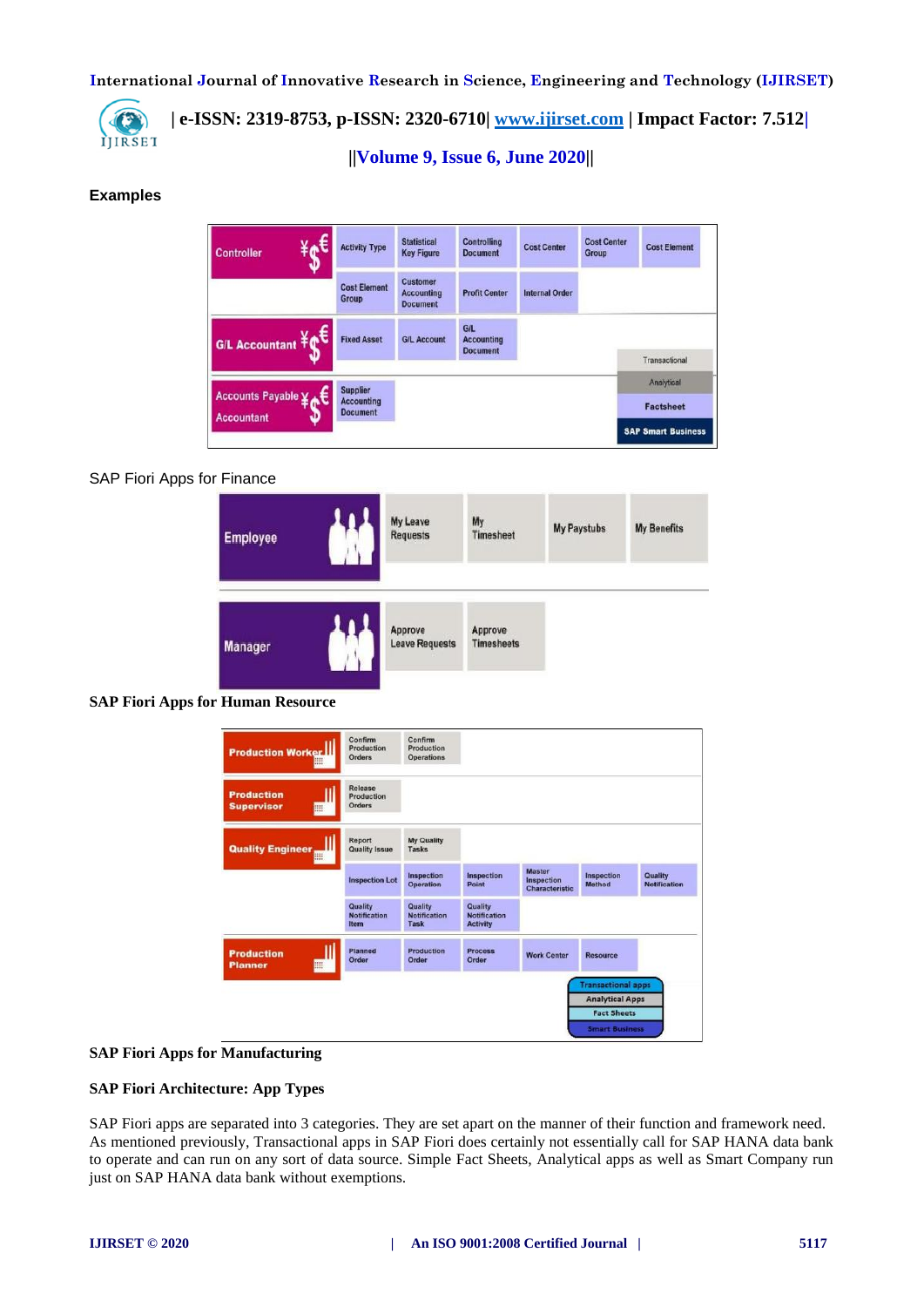

# **| e-ISSN: 2319-8753, p-ISSN: 2320-6710| [www.ijirset.com](http://www.ijirset.com/) | Impact Factor: 7.512|**

 **||Volume 9, Issue 6, June 2020||** 

The account offered listed below shows SAP Fiori Architecture for SAP Fiori different apps styles.



Fact Sheets require to Explore designs to conduct search ability in Fiori Apps. Truth pieces are utilized to drill the vital relevant information as well as contextual info in business functions. In SAP Fiori tiles, you can punch to additional details. It additionally enables you to navigate from one simple fact slabs to all its related truth slabs.

Analytical apps and also Smart Company apps records originate from HANA data bank using HANA XS Engine.

HANA Live web content contains Virtual Information Design reuse web content, which could be utilized for extensibility function.

The user positions ask for via Web browser utilizing HTTPS. Relied on RFC is utilized to communicate between ABAP Front-End and also Back-End server.

## **IV.CENTRAL HUB DEPLOYMENT OF SAP NETWEAVER GATEWAY**

In this particular certain choice, Entrance internet hosting server efficiencies are made use of on one devoted hosting web server, the centre unit. As versus the first option, company launch happens on the facility device.

This opportunity is utilized if either no innovation should be done on the back-end body or even in the unlikely event of launches just before 7.40. if it is not allowed to deploy the Add-On IW\_BEP in the back-end. In this scenario, the developer is limited to the user interfaces that happen to make use of RFC in the back-end.

Progress happens in Portal centre tool and Service established back-end body systems are not touched.

|                                                           |                     | <b>HTTP</b> |
|-----------------------------------------------------------|---------------------|-------------|
| Gateway Hub                                               |                     |             |
| OData Runtime & OData Design Time & Service Provider Runt |                     |             |
| GW_CORE and IW_FND or<br>SAP GWFND                        | IW_BEP or SAP_GWFND |             |
|                                                           |                     | <b>RFC</b>  |
| <b>SAP Business</b><br>Suite                              |                     |             |
|                                                           |                     |             |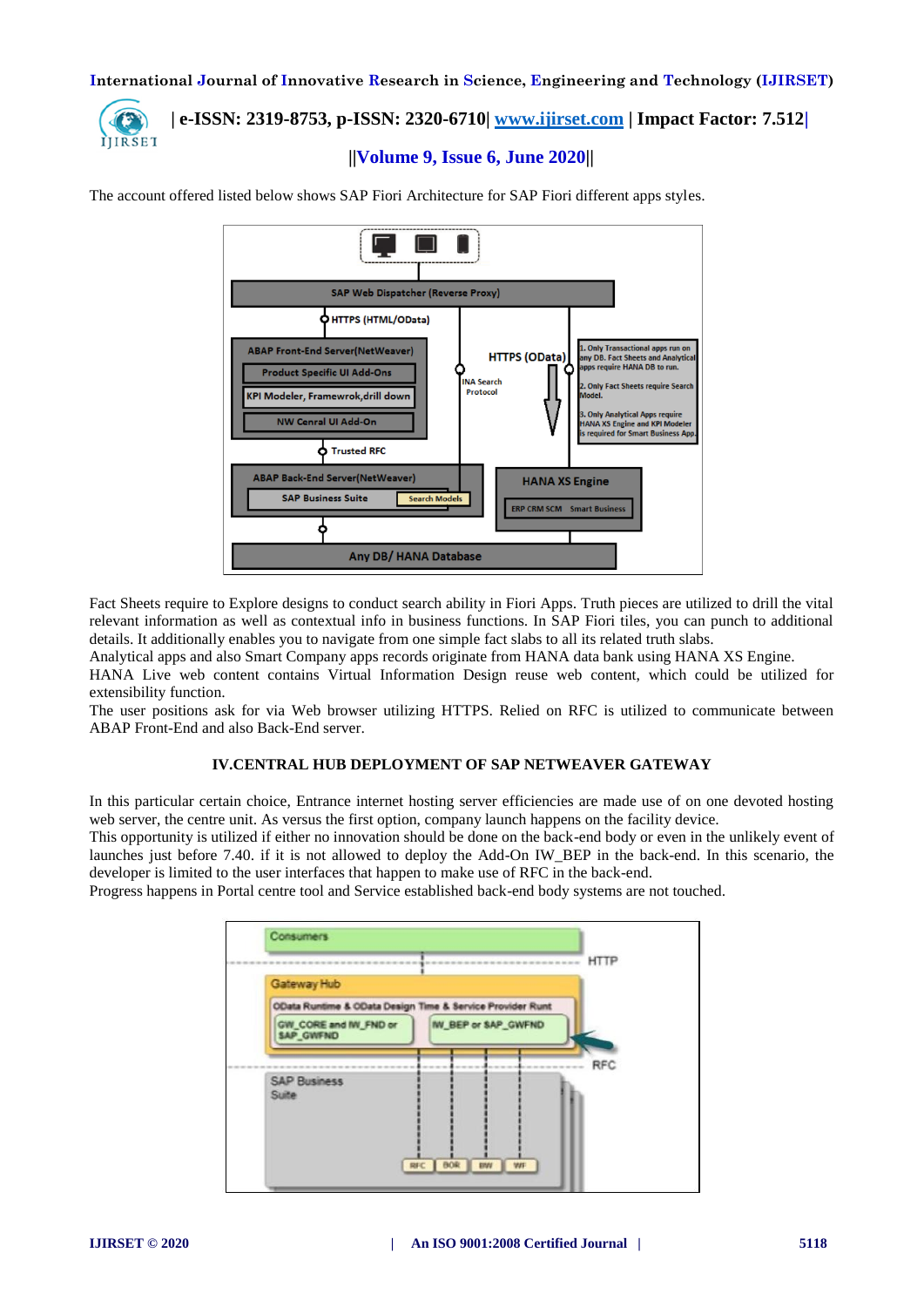

 **| e-ISSN: 2319-8753, p-ISSN: 2320-6710| [www.ijirset.com](http://www.ijirset.com/) | Impact Factor: 7.512| ||Volume 9, Issue 6, June 2020||** 

#### **IW\_BEP** or **SAP\_GWFND** is running in Gateway hub system and nothing is touched in SAP Business suite.

#### **Advantages**

 In addition to the benefits given for the first option, this option has the advantage that it does not require the installation of Gateway Add-Ons in back-end system.

#### **Disadvantages**

- There is no direct access to **metadata** (**DDIC**) and business data. Therefore, reuse of data is limited.
- GENIL objects cannot be used remotely.
- In this configuration, access is limited to remote enabled interfaces like RFC modules, BAPI's etc.

#### **V. EMBEDDED DEPLOYMENT**

In Embedded release architecture, progression happens in SAP Company suite back-end system as well as Gateway body is likewise set up in the same device Providers are registered along with posted in the SAP Service Set back-end system.

| <b>Consumers</b>                                       |                      |             |
|--------------------------------------------------------|----------------------|-------------|
|                                                        |                      |             |
| <b>SAP Business Suite</b>                              |                      | <b>HTTP</b> |
| OData Runtime & Design Time & Service Provider Runtime |                      |             |
| GW_CORE and IW_FND or<br>SAP_GWFND                     | IW_BEP or SAP_GWFND  |             |
|                                                        | RFC   BOR   BW   V/F |             |

**IW\_BEP or SAP\_GWFND** is running in the same system in which SAP Business suite is installed. Advantages

It requires less run time as one remote call is reduced.

#### Disadvantages

- System should not be used as hub for additional Back-End systems.
- In case of multiple SAP Business Suite systems, Gateway has to be configured multiple times.

This configuration is recommended only for sand box purposes.

**Note:** You ought to not make use of an SAP Business Set Unit along with inserted implementation as a central system for extra back-end unit. The cause is actually that it might trigger a scenario where the SAP NetWeaver Gateway release of the centre unit is less than the variation of the SAP NetWeaver Gateway back-end parts of the remote control back-end unit.

To stay clear of such a scenario, you may utilize an embedded implementation option for your SAP Organization Set systems.

If you go for a hub-based architecture, you should utilize a devoted SAP NetWeaver Gateway Hub unit that must work on the most up to date launch of SAP NetWeaver Gateway.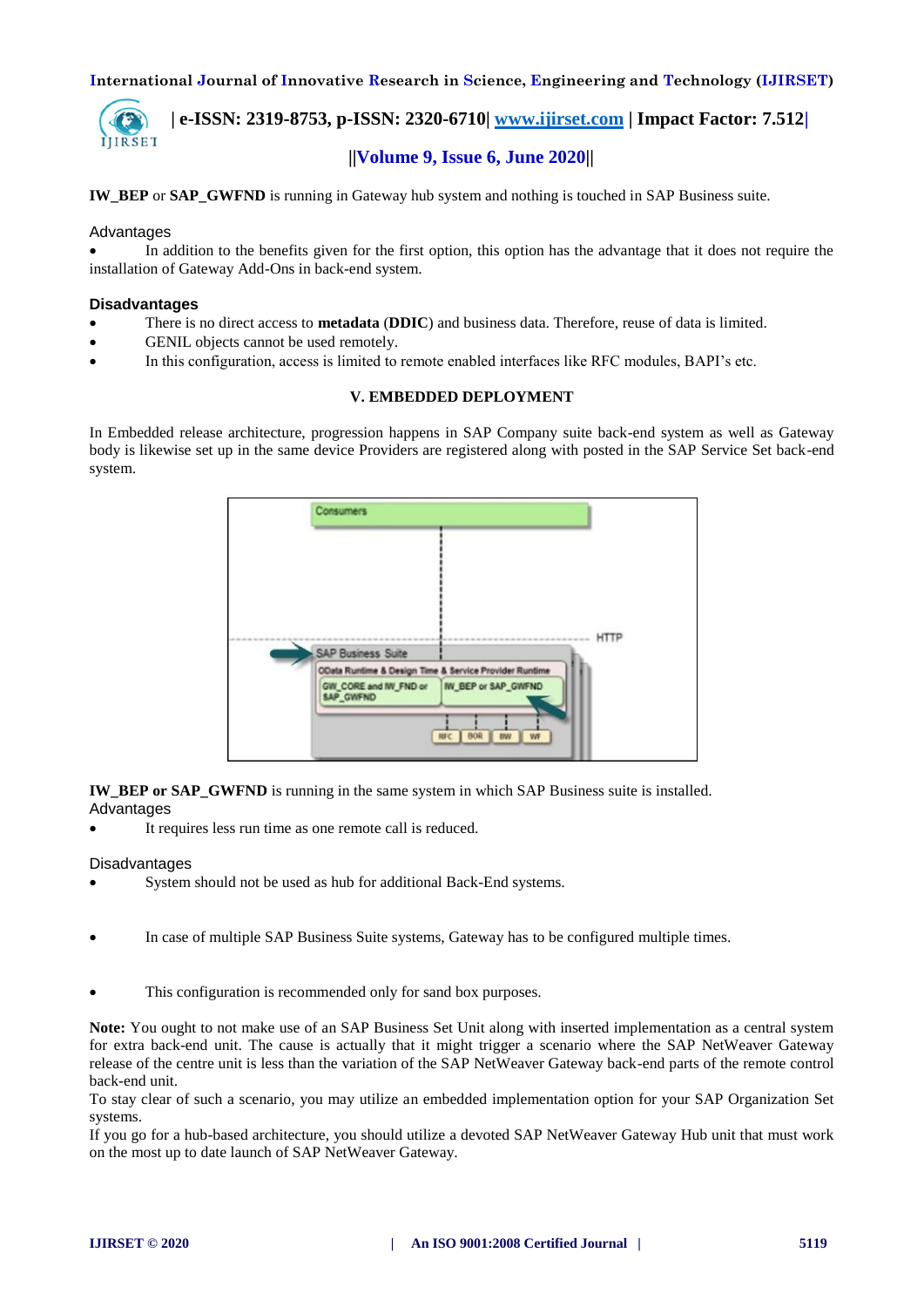

 **| e-ISSN: 2319-8753, p-ISSN: 2320-6710| [www.ijirset.com](http://www.ijirset.com/) | Impact Factor: 7.512|**

# **||Volume 9, Issue 6, June 2020||**

#### **VI. CONCLUSION**

SAP Fiori started along with 25 applications which were based on regularly used transactions as well as processes in SAP. Today Fiori possesses more than five hundred apps, as well as its own, still growing. And also along with the launch of S/4 HANA, SAP is relocating closer to their objective of replacing the aged GUI along with a brand-new UX standard established by Fiori for all its products. Fiori is being widely allowed through SAP consumers everywhere around the planet.

#### **REFERENCES**

1. Sugandhi Maheshwaram, "A Review on Deep Convolutional Neural Network and its Applications", International Journal of Advanced Research in Computer and Communication Engineering, Vol. 8, Issue 2, February 2019

2. Sugandhi Maheshwaram, "A Comprehensive Study on the Advantages and Features of MVC Architecture", International Journal of Innovative Research in Computer and Communication Engineering, Vol. 8, Issue 1, January 2020

3. Sugandhi Maheshwaram, "CLOUD DEPLOYMENT STRATEGIES AND CONCEPTUAL VIEW OF CLOUD COMPUTING", Alochana Chakra Journal, Volume VIII, Issue VI, June 2019

4. Sugandhi Maheshwaram, "A Comprehensive Review on the Implementation of Big Data Solutions", International Journal of Information Technology and Management Vol. XI, Issue No. XVII, November-2016,

5. Sugandhi Maheshwaram, "Challenges of the Mobile Web for Development", International Journal of Innovative Research in Science, Engineering and Technology, Volume 9, Issue 8, August 2020

6. Sugandhi Maheshwaram, "A STUDY ON THE CHALLENGES IN HANDLING BIG DATA", International Journal of Research, Volume VIII, Issue III, March 2019

7. Sugandhi Maheshwaram, "A STUDY ON THE CONCEPT AND EVOLUTION OF MACHINE LEARNING", INTERNATIONAL JOURNAL FOR RESEARCH & DEVELOPMENT IN TECHNOLOGY, Volume-11,Issue-5, May-19

8. Sugandhi Maheshwaram, "A Novel Technique for Preventing the SQL Injection Vulnerabilities", International Journal of Research and Applications, Volume 5, Issue 19, July-Sep 2018

9. Sugandhi Maheshwaram, "A Study on Security Information and Event Management (SIEM)", International Journal of Research and Applications, Volume 5, Issue 17, Jan-Mar 2018

10. Sugandhi Maheshwaram, "A Study Design of Big Data by Concentrating on the Atmospheric Information Evaluation", International Journal for Scientific Research & Development, Vol. 7, Issue 03, 2019

11. Sugandhi Maheshwaram, "Architectural Framework of Cloud Computing Environment", International Journal of Scientific Research in Science, Engineering and Technology, Volume 4, Issue 1, January-February 2018

12. Sugandhi Maheshwaram, "An Overview of Open Research Issues in Big Data Analytics", Journal of Advances in Science and Technology, Vol. 14, Issue No. 2, September-2017

13. Sugandhi Maheshwaram, "CLOUD DEPLOYMENT STRATEGIES AND CONCEPTUAL VIEW OF CLOUD COMPUTING", Alochana Chakra Journal, Volume VIII, Issue VI, June 2019

14. Sugandhi Maheshwaram, "A Study on Vulnerabilities, Applications, Advantages and Routing Protocols in MANET", International Journal of Scientific Research in Science and Technology, Volume 4, Issue 1, January-February 2018

15. Sugandhi Maheshwaram, "An Overview towards the Techniques of Data Mining", RESEARCH REVIEW International Journal of Multidisciplinary, Volume 04, Issue 02, February 2019

16. Sudheer Kumar Shriramoju, Surya Teja N, "Security in Different Networks and Issues in Security Management", International Journal of Innovative Research in Computer and Communication Engineering, Vol. 8, Issue 2, February 2020

17. Sudheer Kumar Shriramoju, "Access Control and Density Based Notion of Clusters", International Journal of Scientific Research in Science and Technology (IJSRST), Online ISSN : 2395-602X, Print ISSN : 2395-6011, Volume 1 Issue 3, pp. 215-220, July-August 2015.

18. Sudheer Kumar Shriramoju, "Review on NoSQL Databases and Key Advantages of Sharepoint", International Journal of Innovative Research in Science, Engineering and Technology, ISSN(Online): 2319-8753, ISSN (Print): 2347-6710, Vol. 7, Issue 11, November 2018.

19. Sudheer Kumar Shriramoju, "Capabilities and Impact of SharePoint On Business", International Journal of Scientific Research in Computer Science, Engineering and Information Technology (IJSRCSEIT), ISSN : 2456-3307, Volume 2, Issue 6, November-December-2017.